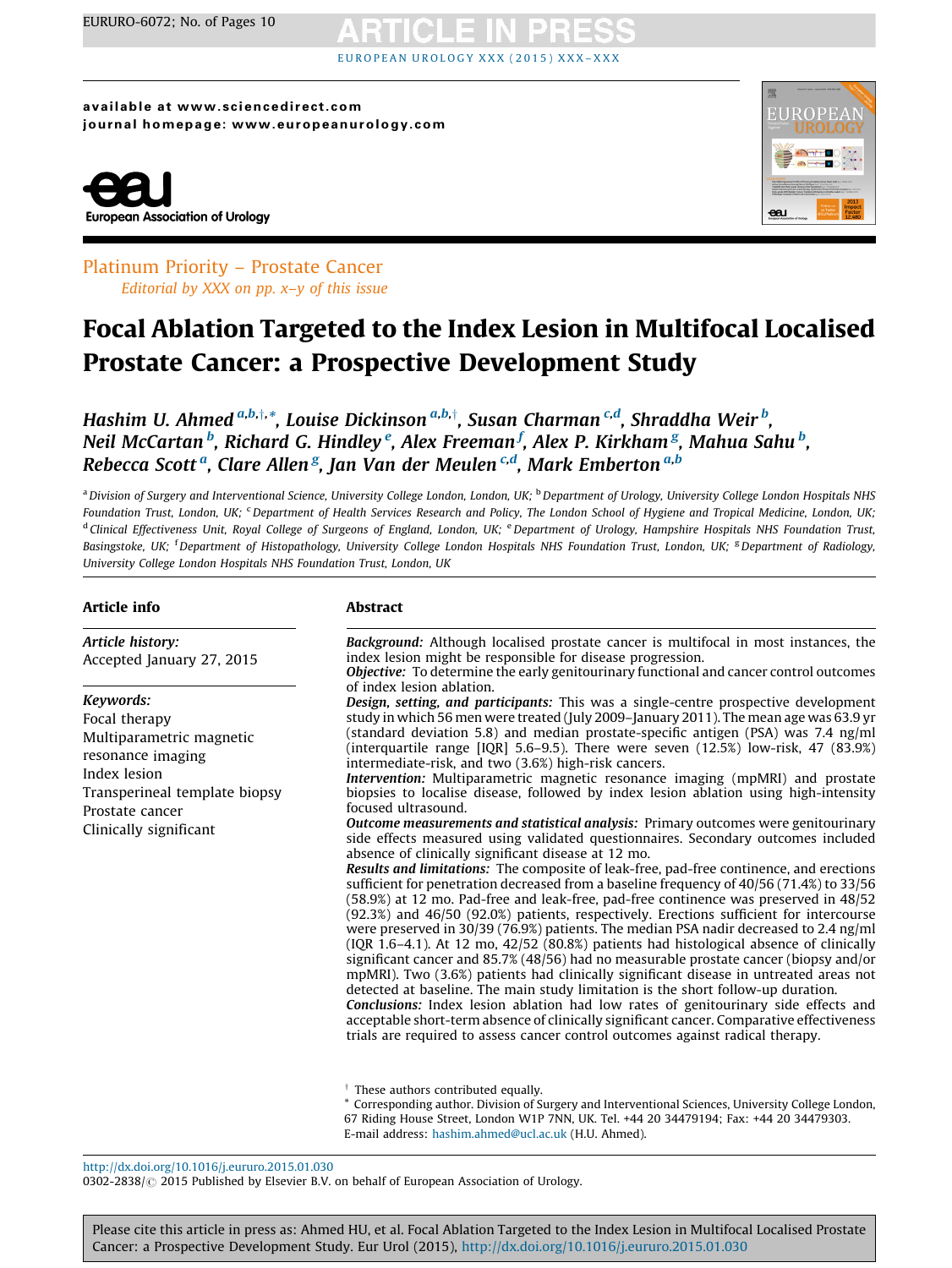Patient summary: In this study we looked at whether it is possible to treat the largest and highest-grade tumour in men who have more than one known prostate tumour. We show that the side effects of targeted ablation were low, with acceptable rates of early cancer control. Larger studies with longer follow-up are needed. Trial registration: NCT00988130

 $\odot$  2015 Published by Elsevier B.V. on behalf of European Association of Urology.

#### 1. Introduction

For the last 100 yr, treatments for localised prostate cancer have had the whole prostate as their therapeutic target. The utility of awhole-organ approachtoprostate cancer treatment has recently been brought into question. The Prostate Cancer Intervention Versus Observation Trial (PIVOT) failed to demonstrate anoverall statistically significantsurvival benefit associated with radical prostatectomy when compared to a conservative strategy  $[1]$ , although survival benefits were seen in the intermediate- and high-risk subgroups. This confirmed the findings from the Scandinavian Prostate Cancer Group SPCG-4 trial of watchful waiting versus radical prostatectomy in men with high-risk prostate cancer [\[2\]](#page-8-0). However, the risk of incontinence and erectile dysfunction associated with radical whole-gland therapy is 15–20% and 30–60%, respectively [\[3\]](#page-8-0), with significant other complications [\[4\]](#page-8-0).

Focal therapy involves targeting individual areas of cancer while preserving the majority of the prostate tissue and therefore minimising the collateral damage to surrounding structures such as the external urinary sphincter, bladder neck, neurovascular bundles, and rectum [\[5,6\].](#page-8-0) Support comes from studies in which tissue preservation was applied but all known cancer was targeted  $[7-9]$ . These studies had very low side-effect profiles and cancer-free rates consistently between 80% and 90%.

Concern regarding focal therapy has centred on the knowledge that prostate cancer is multifocal in origin. In prostate cancer, a larger dominant lesion is often accompanied by two or three smaller low-grade lesions. A hypothesis has emerged that the largest lesion in the prostate—the index lesion—drives disease progression [\[10\]](#page-8-0). The index lesion tends to be associated with the highest Gleason grade, harbours other pathological determinants of progression, and has been associated with lymph node metastases on genetic profiling [\[11,12\].](#page-8-0) If the index lesion could be isolated with reasonable precision and treatment directed to it alone, then the oncological efficacy of whole-gland treatment might be matched while minimising the risk of side effects. To the best of our knowledge, this is the first prospective study testing this hypothesis.

### 2. Patients and methods

#### 2.1. Study design and conduct

Our single-centre study was a prospective development study according to the IDEAL (Idea, Development, Exploration, Assessment, and Longterm) guidelines for evaluating innovation in surgery [\[13\]](#page-8-0). The trial was

approved by Local Research Ethics Committee A of the University College London Hospitals.

#### 2.2. Patient population

Treatment-naïve men recently diagnosed with low-, intermediate-, or high-risk nonmetastatic prostate cancer (prostate-specific antigen [PSA]  $\leq$ 20 ng/ml, Gleason  $\leq$  4 + 3, stage  $\leq$ T3aN0M0) were eligible ([Fig.](#page-2-0) 1).

#### 2.3. Study interventions

#### 2.3.1. Cancer localisation

Prostate cancer was localised using multiparametric magnetic resonance imaging (mpMRI) and transperineal template prostate mapping (TPM) biopsies  $[14]$   $(n = 24)$  and/or transrectal ultrasound (TRUS)-guided biopsies ( $n = 22$ ). TPM biopsies were carried out under general or spinal anaesthesia, with the prostate sampled at 5-mm intervals.

The index lesion was identified according to the following criteria. First, if an mpMRI lesion was visible on at least two sequences (equivalent to Prostate Imaging Reporting and Data System score of 4 or 5), the dominant biopsy findings had to be concordant with that lesion location. Second, the dominant histological lesion was assigned in the following manner whether an mpMRI lesion was present or not (TPM biopsies were required if an mpMRI lesion was not present):

- (1) If the prostate only harboured Gleason 6 disease, then the index lesion was the lesion with the maximum cancer core length ( $CCL_{max}$ ) provided all other lesions on biopsy located in another quadrant of the prostate had  $CCL_{\text{max}} \leq 5$  mm.
- (2) If there was grade heterogeneity between individual lesions, then the lesion with the highest Gleason grade was regarded as the index lesion provided it had no more than Gleason 4 + 3 and the other lesions had no more than Gleason  $3 + 3$  AND CCL<sub>max</sub>  $\leq$ 5 mm.

#### 2.3.2. Treatment

Focal ablation of the index lesion was performed using transrectal highintensity focused ultrasound (HIFU; Sonablate 500, Focus Surgery, Indianapolis, IN, USA) (Supplementary materials). Untreated areas could contain secondary small-volume (CCL  $\leq$ 5 mm) Gleason 3 + 3 disease [\[14\],](#page-8-0) high-grade prostate intraepithelial neoplasia, and/or atypical small acinar proliferation ([Fig.](#page-3-0) 2).

#### 2.3.3. Follow-up

Contrast-enhanced MRI was carried out at 10–14 d to evaluate the area of ablation, demonstrated by a confluent perfusion deficit [\(Fig.](#page-3-0) 3). Clinical review at 1, 3, 6, 9, and 12 mo assessed adverse events, serum PSA, and responses to validated questionnaires. Phosphodiesterase-5 inhibitor (PDE5-I) use was permitted at any time point before treatment and during follow-up to aid erectile function. At 6 mo, mpMRI followed by biopsies targeted to the treated area was scheduled, with a minimum sampling requirement of one core for every 1 ml of residual tissue. Repeat treatment using focal HIFU for treated or untreated areas that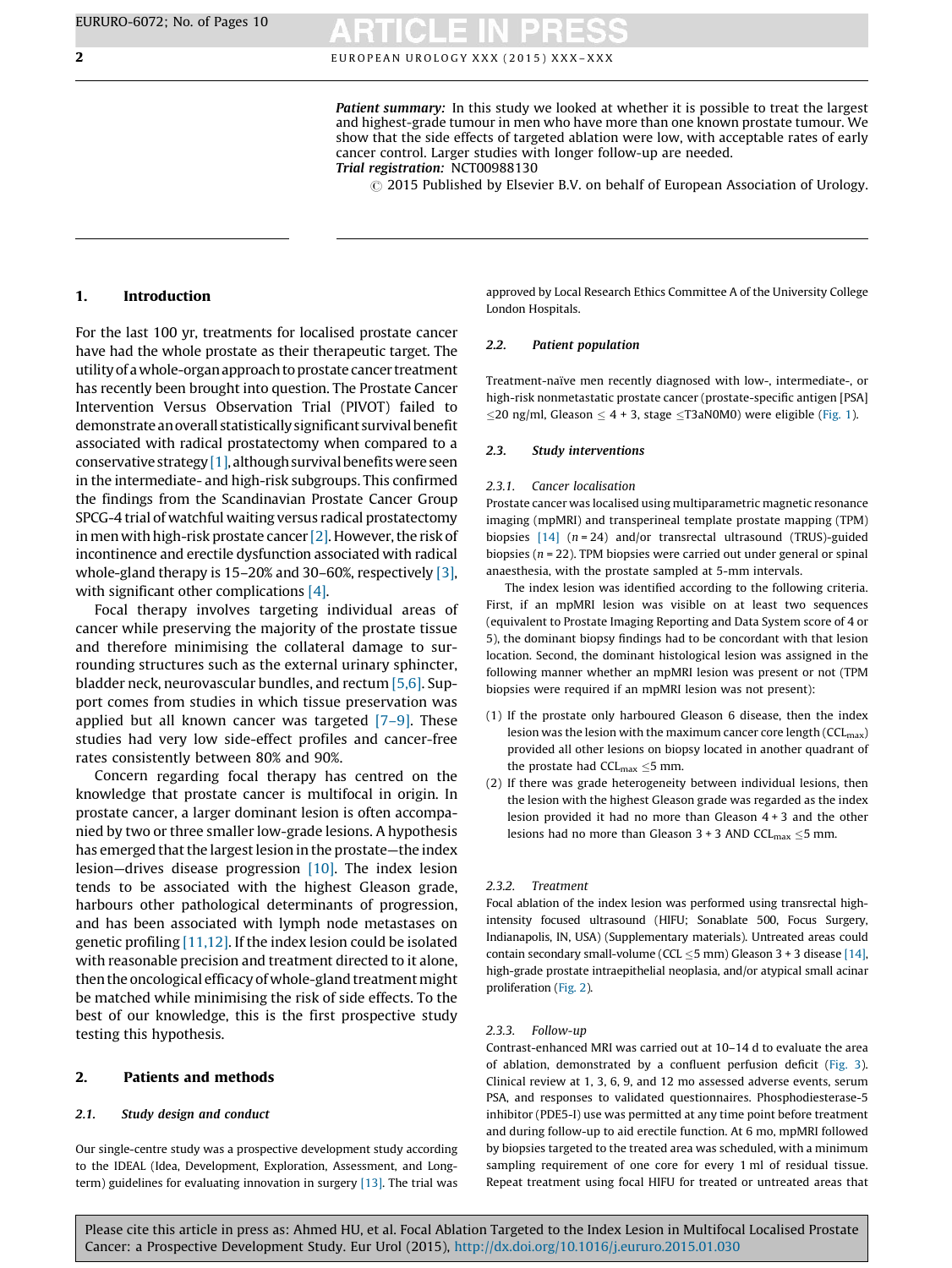### $E$  U R O P E AN UROLOGY XXX (2015) XXX-XXX  $\sim$  3

<span id="page-2-0"></span>



showed signs of progression was permitted if biopsies were positive. Further mpMRI was carried out at 12 mo in such cases. As the purpose of the 6-mo biopsies was to determine whether the ablation was successful, our ethics committee did not permit transperineal TPM biopsies of untreated tissue because of the requirement for another general anaesthetic. However, biopsies of untreated tissue were permitted if a new lesion suspicious for cancer was seen on mpMRI or if existing untreated tissue showed signs of progression.

#### 2.4. Study endpoints

The primary outcome was the composite rate of genitourinary side effects measured using validated patient questionnaires [\[15–17\]](#page-8-0). Incontinence was defined using a score of 1–3 for question 1 (any leak) and of 1–3 for question 5 (any pad use) of the University of California, Los Angeles (UCLA) Expanded Prostate Cancer Index Composite (EPIC) continence questionnaire. Erectile dysfunction was defined as a score of 0 or 1 for question 2 of the 15-item International Index of Erectile Function (IIEF-15) questionnaire. Urinary function was evaluated using the International Prostate Symptom Score (IPSS), the IPSS-quality of life questionnaire, and the UCLA-EPIC continence questionnaire. Health-related quality of life was measured using the Functional Assessment of Cancer Therapy-Prostate (FACT-P). Responses to the validated questionnaires were collated using standard methods.

Secondary outcomes were histological parameters of cancer control on 6-mo biopsy, absence of clinically significant disease on mpMRI at 6 and 12 mo, description of PSA kinetics following index lesion ablation, and the proportion of men requiring salvage local radical therapy and systemic therapy for progressive prostate cancer.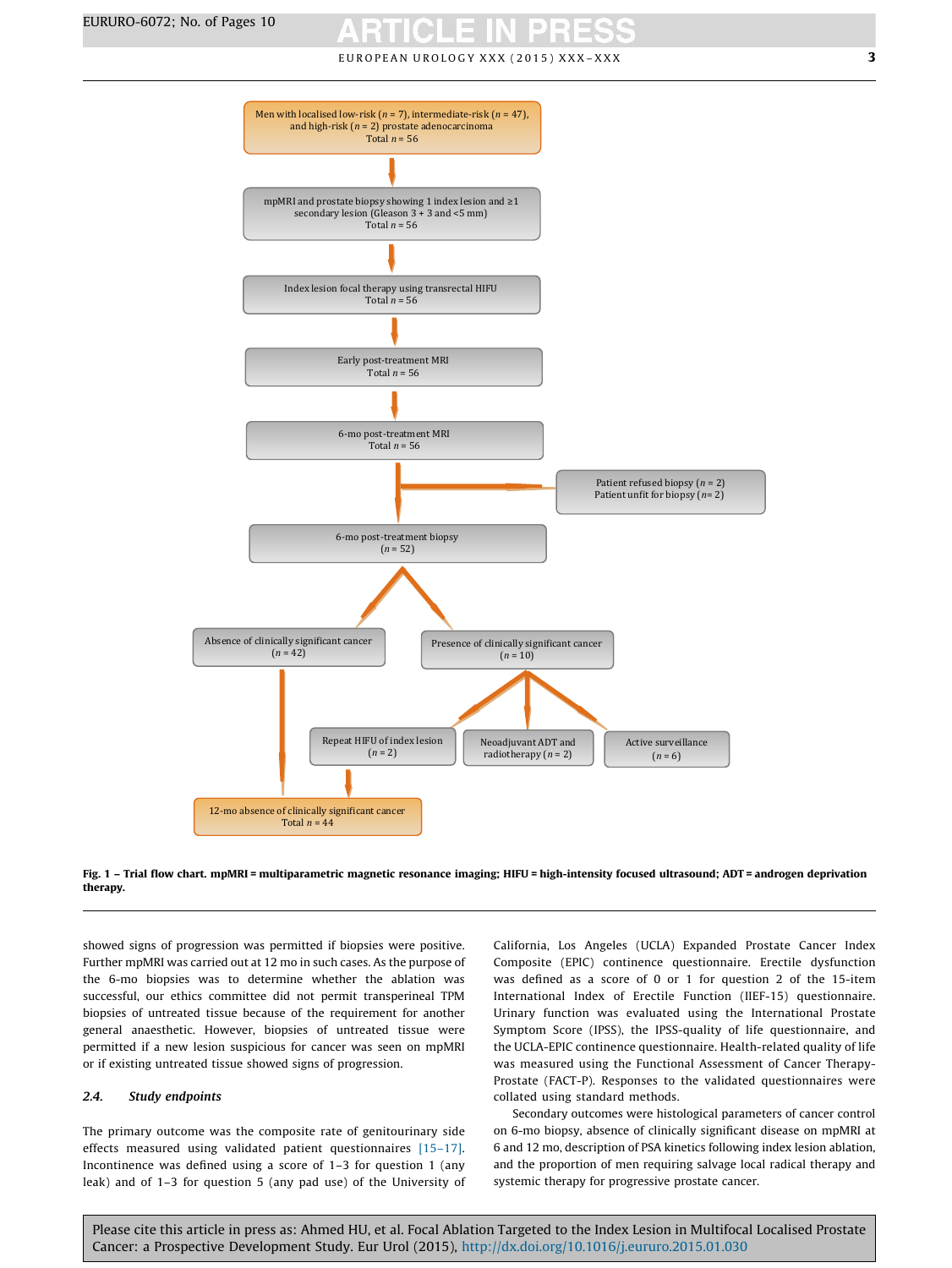<span id="page-3-0"></span>

Fig. 2 – Schematic diagrams demonstrating the types of focal therapy conducted in this trial. Large red areas represent dominant cancers (so-called index lesions) whilst small green areas represent small, low-grade, secondary lesions. Red transparent boxes represent ablation zones on the highintensity focused ultrasound device: (A) hemiablation, (B) extended (dogleg) ablation; (C) quadrant ablation; (D) focal ablation.



Fig. 3 – Contrast-enhanced axial scan of the prostate at mid-gland at 1 wk after high-intensity focused ultrasound ablation of an index lesion in the right prostate lobe. Example of right-sided index lesion treatment with confluent hemiablation necrosis demonstrated on early (1-wk) multiparametric magnetic resonance imaging. The orange line indicates the area of ablation with confluent necrosis, in this case hemiablation. The white line indicates the outline of whole prostate. R = rectum.

#### 2.5. Statistical analysis

The sample size was calculated on a composite endpoint defined as the total proportion of men with erectile dysfunction and/or incontinence. It was estimated that baseline incontinence was about 10% and baseline impotence about 40% in men older than 60 yr [\[18,19\].](#page-8-0) Overall, we estimated that baseline genitourinary dysfunction would be approximately 50%. Were these men to undergo whole-gland therapy, 50% of those with good baseline function would also suffer some form of genitourinary dysfunction [\[20\]](#page-8-0), so total genitourinary dysfunction would be approximately 75% at 12 mo if men were to undergo whole-gland therapy. It was hypothesised that focal therapy would give rise to genitourinary dysfunction in only 5% of those with good baseline function. Therefore, we estimated a total genitourinary dysfunction level of approximately 55% at 12 mo after focal index lesion ablation. Using sample size calculations comparing an estimate proportion (0.55) to a known proportion (0.75), with  $\alpha$  = 0.05 and power of 90%, the total number of patients required was 56 [\[21\].](#page-8-0)

A Wilcoxon signed rank test (two-tailed) was used to evaluate differences between continuous variables (PSA, questionnaire scores) measured at baseline and at the 12-mo follow-up visit. Statistical significance was set at  $p \leq 0.05$ . Changes over time were described using box-and-whisker plots. Subgroup analyses were hypothesis-generating, and with small numbers in each subgroup, it was deemed inappropriate to run statistical tests of significance for such comparisons. Statistical analysis was performed using Stata version 11.2 (Stata Corp, College Station, TX, USA). This analysis was carried out on the available data. However, some functional measures were missing at baseline or at 12-mo follow-up for five men, so we conducted two sensitivity analyses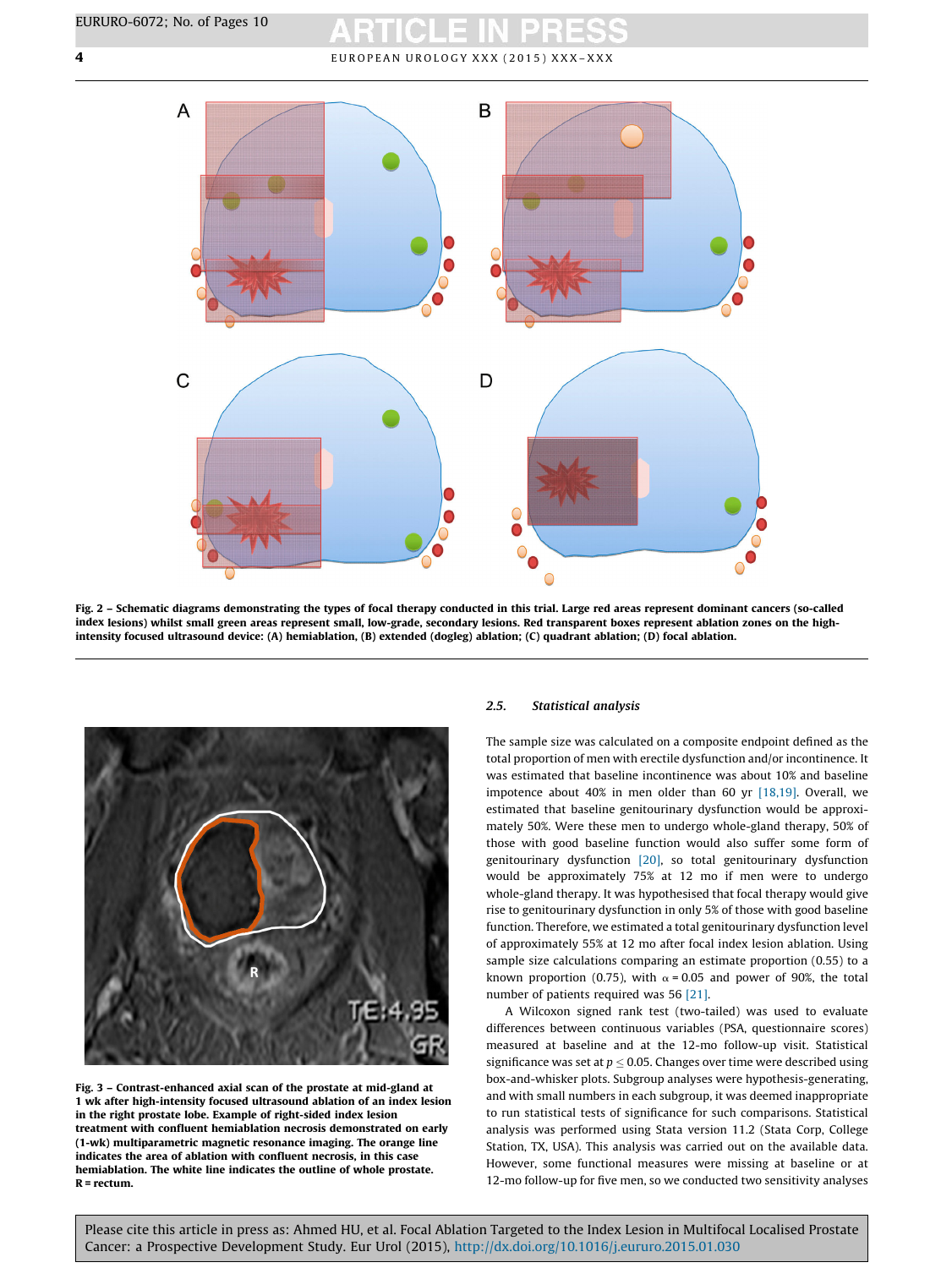to assess if this was likely to impact our results. We repeated the analysis described above for a ''best'' outcome scenario and a ''worst'' outcome scenario by setting missing baseline values to the maximum or minimum possible, respectively.

### 3. Results

#### 3.1. Study patients

Fifty-six men were recruited (July 27, 2009–January 26, 2011) with a mean age of 64 yr. According to National Comprehensive Cancer Network criteria [\[22\],](#page-8-0) seven men (12.5%) had low-risk, 47 (83.9%) had intermediate-risk, and two (3.6%) had high-risk nonmetastatic prostate cancer [\(Fig.](#page-2-0) 1, Table 1).

### 3.2. Primary outcome

Overall, 40 patients (71.4%; 95% confidence interval [CI] 59.6–83.2%) were leak-free, pad-free continent and had erections sufficient for penetration at baseline. This composite measure decreased to 33 patients (58.9%; 95% CI 46.0– 71.8%) at 12 mo.

### 3.3. Secondary outcomes

#### 3.3.1. Urinary function

In terms of absolute continence, the proportion of patients with pad-free continence fell from 54/54 (100%) at baseline to 50/54 (92.6%) at 12 mo, and the proportion of men with leak-free pad-free continence fell from 53/54 (98.1%) at baseline to 48/52 (92.6%) at 12 mo.

In terms of relative continence, of the 52 patients with pad-free continence at baseline, 48 (92.3%; 95% CI 81.5– 97.9%) remained so at 12 mo. Of 50 patients with a leak-free, pad-free status at baseline, 46 (92.0%; 95% CI 80.8–97.8%) remained so at 12 mo (Supplementary Figs. 1–3).

#### 3.3.2. Erectile function

In terms of absolute erectile function, the proportion of patients with erections sufficient for penetration decreased from 41/54 (75.9%) to 36/54 (66.7%) at 12 mo. PDE5-I use increased from 7/55 (12.7%) to 23/54 (42.6%).

In terms of relative erectile function, of 39 men with erections sufficient for penetration at baseline, 30 (76.9%; 95% CI 60.7–88.9%) remained so at 12 mo (Supplementary Figs. 4 and 5).

#### 3.3.3. Health-related quality-of-life scores

Treatment appeared to have very little impact on generic health-related quality of life, both within the early postoperative period and at final follow-up ( $p = 0.52$ ; Supplementary Fig. 7).

#### 3.3.4. Adverse events

There were no patient deaths and no serious adverse events. Nine men (16.1%) had transient, self-resolving dysuria (with a negative urine culture), 36/56 (64.3%) had intermittent self-resolving haematuria, and 24/56 (42.9%) had urinary passage of debris. Ten patients (17.9%) had a postoperative Table 1 – Baseline data for 56 men with multifocal prostate cancer in which the index lesion alone was targeted

| Parameter                               | Result               |  |  |  |
|-----------------------------------------|----------------------|--|--|--|
| Mean age, yr (SD; range)                | $63.9(5.8; 51-76)$   |  |  |  |
| Serum PSA (ng/ml)                       | $7.4(5.6-9.5)$       |  |  |  |
| Reason for PSA test and biopsy          |                      |  |  |  |
| PSA screening (patient request)         | 49 (87.5%)           |  |  |  |
| Lower urinary tract symptoms            | 7(12.5)              |  |  |  |
| Prostate volume (ml)                    | 38.0 (26.0-50.0)     |  |  |  |
| PSA density (ng/ml per ml prostate)     | $0.20(0.12 - 0.29)$  |  |  |  |
| Initial biopsy                          |                      |  |  |  |
| <b>TRUS biopsy</b>                      | 22 (39.3)            |  |  |  |
| <b>TPM</b> biopsy                       | 34 (60.7)            |  |  |  |
| Gleason (on initial TRUS-guided biopsy) |                      |  |  |  |
| $3 + 3$                                 | 17/46 (37.0)         |  |  |  |
| $3 + 4$                                 | 25/46 (54.3)         |  |  |  |
| $4 + 3$                                 | 4/46(8.7)            |  |  |  |
| $4 + 4$                                 | 0(0)                 |  |  |  |
| No TRUS biopsy (including before TPM)   | 10/56 (17.9)         |  |  |  |
| Gleason (TPM biopsy)                    |                      |  |  |  |
| $3 + 3$                                 | 12/34 (35.3)         |  |  |  |
| $3 + 4$                                 | 19/34 (55.9)         |  |  |  |
| $4 + 3$                                 | 3/34(8.8)            |  |  |  |
| $4 + 4$                                 | 0(0)                 |  |  |  |
| No TPM biopsy                           | 22/56 (39.3)         |  |  |  |
| Clinical stage<br>T <sub>1</sub> c      |                      |  |  |  |
| T <sub>2</sub> a                        | 16 (28.6)<br>9(16.1) |  |  |  |
| T <sub>2</sub> b                        | 18 (32.1%)           |  |  |  |
| T <sub>2</sub> c                        | 11 (19.6%)           |  |  |  |
| T <sub>3</sub> a                        | 2(3.6%)              |  |  |  |
| TRUS-guided biopsies                    |                      |  |  |  |
| Total cores                             | $12.0(10.0-13.0)$    |  |  |  |
| Total positive cores                    | $3.0(2.0-4.0)$       |  |  |  |
| Percent positive cores                  | $40.0(21.3-65.0)$    |  |  |  |
| <b>TPM</b> biopsies                     |                      |  |  |  |
| Total cores                             | 61.0 (41.5–71.3)     |  |  |  |
| Total positive cores                    | $11.5(8.0-14.3)$     |  |  |  |
| Percent positive cores                  | $60.0(30.0 - 80.0)$  |  |  |  |
| Core density (biopsies/ml)              | $1.4(1.1-1.8)$       |  |  |  |
| Number of lesions                       |                      |  |  |  |
| 1                                       | 15 (26.8)            |  |  |  |
| $\overline{2}$                          | 19 (33.9)            |  |  |  |
| 3                                       | 16 (28.6)            |  |  |  |
| $\overline{4}$                          | 3(5.4)               |  |  |  |
| 5                                       | 2(3.6)               |  |  |  |
| 6                                       | 1(1.8)               |  |  |  |
| Disease distribution                    |                      |  |  |  |
| Unilateral                              | 17 (30.4)            |  |  |  |
| <b>Bilateral</b>                        | 39 (69.6)            |  |  |  |
| NCCN risk category                      |                      |  |  |  |
| Low                                     | 7(12.5)              |  |  |  |
| Intermediate                            | 47 (83.9)            |  |  |  |
| High                                    | 2(3.6)               |  |  |  |

PSA = prostate-specific antigen; SD = standard deviation; IQR = interquartile range; TRUS = transrectal ultrasound; TPM = transperineal template mapping; NCCN = National Comprehensive Cancer Network. Continuous data are presented as median (interquartile range) and categorical data as  $n$  (%) unless stated otherwise.

urinary tract infection (confirmed by positive urine culture). One man (1.8%) underwent resection of an area at the bladder neck that was suspicious on 6-mo mpMRI, which was subsequently diagnosed as Gleason 4 + 4 prostate cancer. Two men (3.6%) underwent a bladder neck incision. One further man (1.8%) underwent rigid cystoscopic resection of retained necrotic prostatic tissue causing recurrent urinary tract infections ([Table](#page-5-0) 2).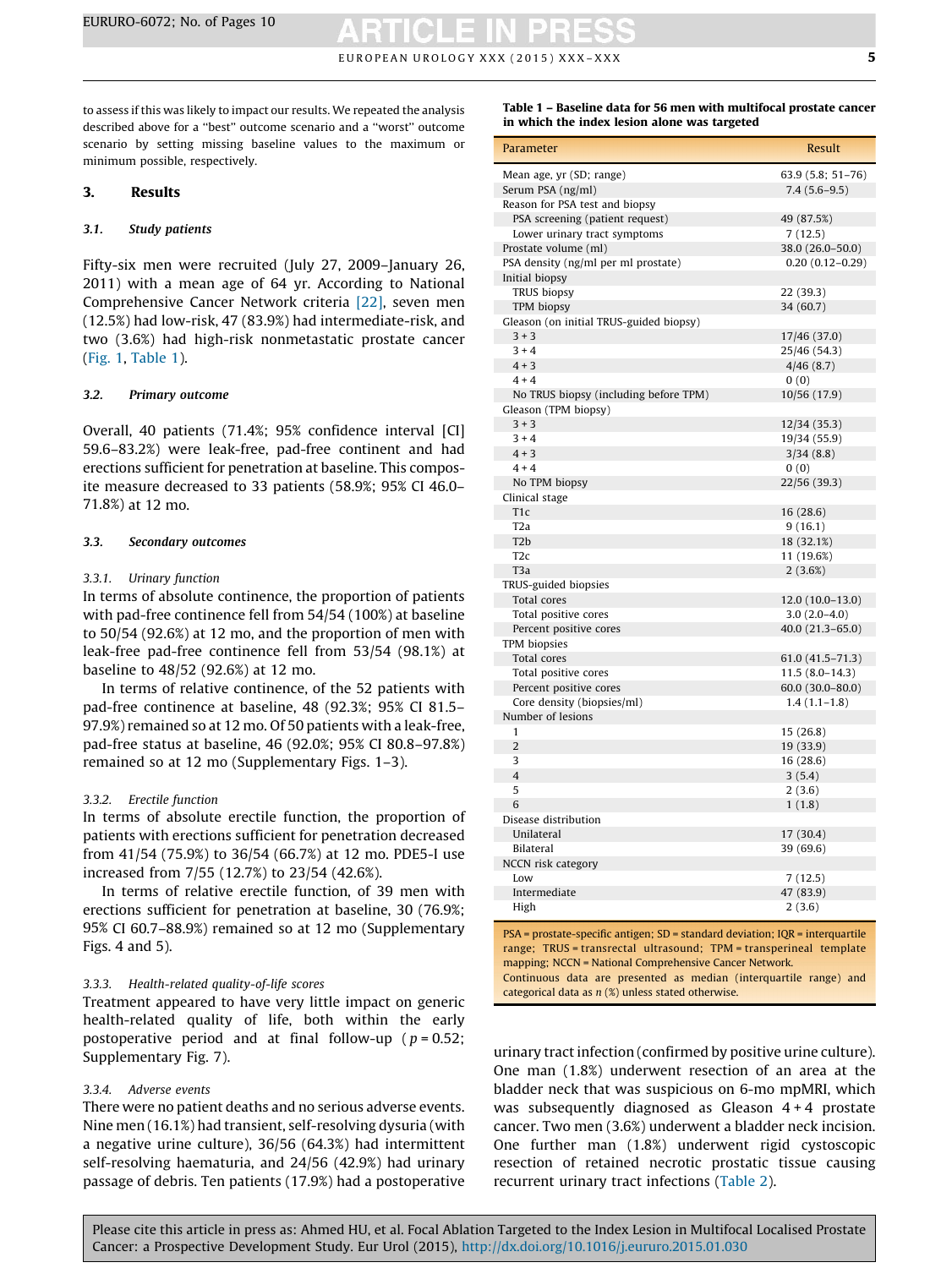#### <span id="page-5-0"></span>3.3.5. Biochemical, imaging, and histological outcomes

A significant decrease in serum PSA from a median baseline value of 7.4 ng/ml (IQR 5.6–9.5) to 2.4 ng/ml (IQR 1.6–4.1) was observed at 12 mo ( $p < 0.0001$ ; [Fig.](#page-3-0) 3).

At 6 mo, two men refused a post-treatment biopsy, and another two had clinical reasons for omitting biopsies (chemotherapy for newly diagnosed lung cancer in one, and a persistent HIFU cavity connecting with the vas deferens on mpMRI in another). For these four men, mpMRI at 6 mo showed no evidence of measurable residual disease. There was no histological evidence of clinically significant disease (Gleason  $\leq$  3 + 3, CCL  $\leq$ 3 mm) in the treated area in 44/52 patients (84.6%; 95% CI 70–92%), or of any cancer in the treated area in 34/52 patients (65.4%; 95% CI 52.5–78.3%). Two had clinically significant disease on biopsies from suspicious areas in the untreated side on mpMRI not present at baseline. Overall, histopathological absence of clinically significant cancer (treated and untreated sides) was observed in 42/52 men (80.8%, 95% CI 67.5–90.4%). The overall rate of absence of measurable disease was 86% (48/56) at the study end following repeat treatment in two patients. However, 43% of men had persistent cancer of any threshold at the study end. Two other men underwent salvage treatment with neoadjuvant hormone ablation

Table 2 – Perioperative outcomes in 56 men undergoing index lesion ablation

| Parameter                                                                                                                        | Result                  |
|----------------------------------------------------------------------------------------------------------------------------------|-------------------------|
| Median total anaesthetic time, min (IQR)                                                                                         | 144.5 (115.5-162.25)    |
| Median procedure time (SPC + focal                                                                                               | 114.5 (90-130)          |
| HIFU), min (IQR)                                                                                                                 |                         |
| Laterality of treatment, $n$ (%)                                                                                                 |                         |
| Unilateral                                                                                                                       | 43 (76.8)               |
| Bilateral (extending across the midline)                                                                                         | 13 (23.2)               |
| Median total hospitalisation time (admission<br>to discharge), h (IQR)                                                           | $16.0(9.0-28.8)$        |
| Median discharge time (end of procedure<br>to discharge), h (IQR)                                                                | $9.5(5.0-21.8)$         |
| Median catheterisation time, d (IQR)                                                                                             | $9.0(7.0-14.0)$         |
| Dysuria (negative urine culture),<br>n (%; 95% CI)                                                                               | $9/56$ (16.1; 7.6-28.3) |
| Median dysuria duration, d (IQR)                                                                                                 | 31.5 (23.8-52.8)        |
| Intermittent haematuria (start of<br>stream only), $n$ (%; 95% CI)                                                               | 36/56 (64.3; 50.4-76.6) |
| Median duration of intermittent<br>haematuria, d (IQR)                                                                           | 32.0 (14.0-42.0)        |
| Urinary debris, $n$ (%; 95% CI)                                                                                                  | 24/56 (42.9; 29.7-55.8) |
| Median duration of urinary debris, d (IQR)                                                                                       | $14.0(7.0-27.0)$        |
| Urinary tract infection (positive urine culture),<br>n (%; 95% CI)                                                               | 10/56 (17.9; 8.9-30.4)  |
| Number of urinary tract infections, $n$ (%)                                                                                      |                         |
| 0                                                                                                                                | 46/56 (82.1)            |
| $\mathbf{1}$                                                                                                                     | 7/56(12.5)              |
| $\overline{2}$                                                                                                                   | 1/56(1.8)               |
| 3                                                                                                                                | 2/56(3.6)               |
| Patients requiring cystoscopic<br>intervention (general anaesthetic)<br>for symptomatic reasons post-HIFU, $n$ (%)               | 3/56(5.4)               |
| Bladder neck incision (for poor urinary flow)                                                                                    | 2(3.6)                  |
| Resection of necrotic prostatic tissue                                                                                           | 1(1.8)                  |
| (for recurrent urinary tract infections)                                                                                         |                         |
| $IQR$ = interquartile range; $SPC$ = suprapubic catheter; $HIFU$ = high-intensity<br>focal ultrasound: CI = confidence interval. |                         |

therapy and external beam radiotherapy for residual Gleason  $4 + 3$  and Gleason  $4 + 4$  disease (Table 3).

Of 41 patients with good baseline status, 22 (53.7%, 95% CI 37.4–69.3%) achieved the trifecta outcome (absence of clinically significant disease, pad-free, leak-free continence, and erections sufficient for intercourse) at 12 mo ([Fig.](#page-6-0) 4). The results for sensitivity analyses (data not shown) were very similar and did not affect our overall conclusion.

## 4. Discussion

In this first attempt to limit prostate cancer treatment to the index lesion, the majority of men returned to baseline genitourinary function and 86% of men were free of clinically significant prostate cancer at the study end.

Our study has some limitations. First, the study size was relatively small. It was powered to give reasonable precision for the key endpoints so that a comparative effectiveness study could be planned [\[15\].](#page-8-0) A pilot randomised controlled trial (RCT) of focal therapy versus radical therapy to

| Table 3 – Histology outcomes at 6 mo after focal index lesion |
|---------------------------------------------------------------|
| ablation in 52 men who underwent post-treatment prostate      |
| biopsy                                                        |

| Parameter                                                                                    | Value                   |  |  |  |  |
|----------------------------------------------------------------------------------------------|-------------------------|--|--|--|--|
| Positive biopsy outcomes on the treated side                                                 |                         |  |  |  |  |
| Median number of biopsies taken, $n$ (IQR)                                                   | $5.0(4.0-6.0)$          |  |  |  |  |
| Positive biopsies (any disease), $n$ (%)                                                     | 18/52 (34.6)            |  |  |  |  |
| Positive biopsies (clinically significant<br>disease), $n$ $(\%)$                            | $8/52(15.4)^{a}$        |  |  |  |  |
| Median CCL <sub>max</sub> in positive cores, mm (IQR)                                        | $2.0(1.0-4.0)$          |  |  |  |  |
| Gleason score, $n$ $(\%)$                                                                    |                         |  |  |  |  |
| $3 + 3$                                                                                      | 12/18 (66.7)            |  |  |  |  |
| $3 + 4$                                                                                      | 5/18(27.8)              |  |  |  |  |
| $4 + 3$                                                                                      | 1/18(5.6)               |  |  |  |  |
| Positive biopsy outcomes on the untreated side (targeted to suspicious<br>areas on 6-mo MRI) |                         |  |  |  |  |
| Positive biopsies (any disease), $n$ (%)                                                     | 4/52(7.7)               |  |  |  |  |
| Positive biopsies (clinically significant<br>disease), $n$ $(\%)$                            | $2/52(3.8)^{b}$         |  |  |  |  |
| Gleason score $(n)$                                                                          |                         |  |  |  |  |
| $3 + 3$                                                                                      | 3c                      |  |  |  |  |
| $3 + 4$                                                                                      | $\Omega$                |  |  |  |  |
| $4 + 3$                                                                                      | $\Omega$                |  |  |  |  |
| $4 + 4$                                                                                      | 1                       |  |  |  |  |
| Absence of any cancer on both sides,<br>$n$ (%; 95% CI)                                      | 30/52 (57.7; 43.2-71.3) |  |  |  |  |
| Overall absence of clinically significant                                                    | 42/52 (80.8; 67.5-90.4) |  |  |  |  |
| disease on both sides, $n$ (%; 95% CI)                                                       |                         |  |  |  |  |
| Other histological findings, $n$ (%; 95% CI) <sup>d</sup>                                    |                         |  |  |  |  |
| Prostatic acini                                                                              | $2/51$ (3.9; 0.5-13.5)  |  |  |  |  |
| Atrophy                                                                                      | 20/51 (39.2; 25.8-53.9) |  |  |  |  |
| Fibrosis                                                                                     | 39/51 (76.5; 62.5-87.2) |  |  |  |  |
| Giant-cell reaction                                                                          | $4/51$ (7.8; 2.2-18.9)  |  |  |  |  |
| <b>Necrosis</b>                                                                              | 11/51 (21.6; 11.3-35.3) |  |  |  |  |

 $IQR =$  interquartile range;  $CCL_{max} =$  maximum cancer core length; MRI = magnetic resonance imaging; CI = confidence interval.

<sup>a</sup> These men were counted within the "any disease" category. In other words, eight of the 18 men with positive biopsies on the treated side had clinically significant cancer.

**b** These men were counted within the "any disease" category. In other words, two of the four men with positive biopsies on the untreated side had clinically significant cancer.

CCL<sub>max</sub> in these three cases was  $<$ 1 mm, 1 mm, and 4 mm.

Data only available for 51/52 patients.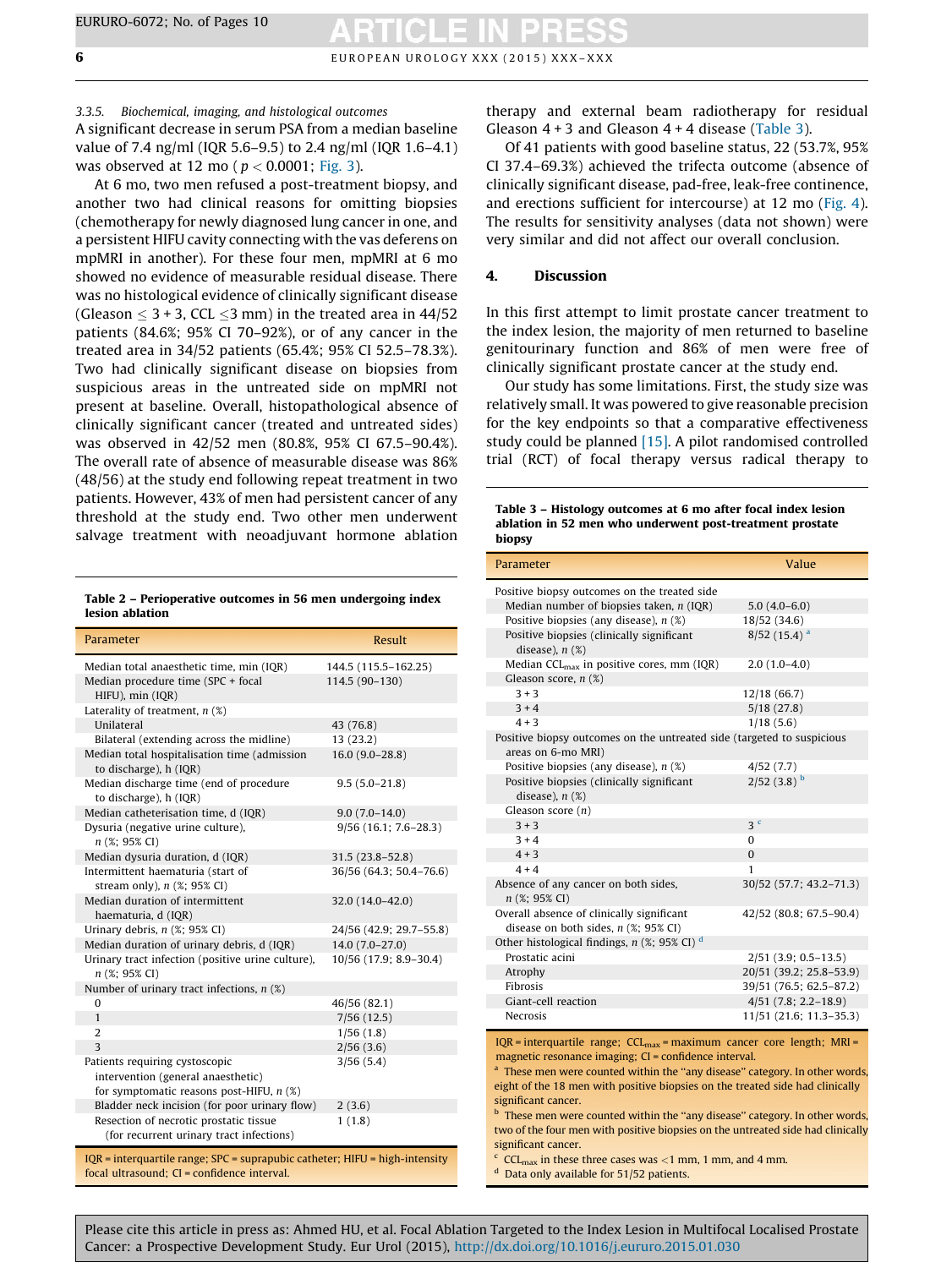### $E$ U RO PEAN UROLOGY XXX (2015) XXX-XXX  $\overline{Z}$

<span id="page-6-0"></span>

| Functional           | Patients, $n$ (%; 95% confidence level) |                |                 |                  |                 |                 |  |
|----------------------|-----------------------------------------|----------------|-----------------|------------------|-----------------|-----------------|--|
| outcome              | 0 <sub>mo</sub>                         | l mo           | $3 \text{ mo}$  | 6 mo             | 9 <sub>mo</sub> | $12 \text{ mo}$ |  |
| Pad-free             | 54 (100)                                | 45/52          | 51/54           | 51/53            | 49/53           | 48/52           |  |
| continence           |                                         | $(87; 74-94)$  | $(94; 85 - 99)$ | $(96; 87-100)$   | $(92; 82 - 98)$ | $(92; 81-98)$   |  |
| Leak-free, pad-free  | 53 (100)                                | 38/48          | 45/51           | 48/50            | 48/51           | 46/50           |  |
| continence           |                                         | $(79:65 - 90)$ | $(88; 76-96)$   | $(96; 86 - 100)$ | $(94; 84 - 99)$ | $(92; 81-98)$   |  |
| Erections sufficient | 41 (100)                                | 26/39          | 32/41           | 30/40            | 33/40           | 30/39           |  |
| for penetration      |                                         | $(67; 50-81)$  | $(78; 62 - 89)$ | $(75; 59 - 87)$  | $(83; 67-93)$   | $(77; 61-89)$   |  |
| PDE5-I use           | 7/55                                    | 6/55           | 14/55           | 25/54            | 26/54           | 23/54           |  |
|                      | $(13; 5-24)$                            | $(11; 4-22)$   | $(25; 15-39)$   | $(46; 33 - 60)$  | $(48; 34 - 62)$ | $(43; 29 - 57)$ |  |

Fig. 4 – Summary of continence, erectile function, and cancer control outcomes and the trifecta rate following high-intensity focused ultrasound ablation of the index lesion. Patient-reported trifecta outcomes were collected using validated questionnaires. (1) Percentage continence data were derived using the questions ''Over the past 4 weeks how often did you leak urine?'' and ''Over the past 4 weeks how many pads or adult diapers per day did you usually use to control leakage?'' from the urinary domain of the University of California, Los Angeles Expanded Prostate Cancer Index Composite questionnaire. (2) The percentage of men with erections sufficient for penetration was calculated for men scoring  $\geq$  2 for the question ''Over the past 4 weeks when you had erections with sexual stimulation, how often were your erections hard enough for penetration?'' from the 15-item International Index of Erectile Function. (3) The percentage phosphodiesterase-5 inhibitor (PDE5-I) use (tadalafil, sildenafil, or vardenafil) was calculated using the number of men achieving erections sufficient for penetration from part (2) as the denominator.

determine whether recruitment is possible has recently been funded in the UK [\[23\].](#page-8-0) Second, compared to most other studies of focal therapies, we relaxed the risk stratification methods to reflect changing practice. This meant that as well as using TPM plus mpMRI, we permitted entry to the study if a TRUS-guided biopsy proved to be concordant with mpMRI. We feel that this was the right decision, as there is now a substantial body of evidence supporting a high negative predictive value for mpMRI ( $\geq$ 95%) in ruling out prostate cancer with Gleason  $\geq$ 7 and/or lesion volume  $\geq$ 0.5 ml [\[24,25\]](#page-8-0). This is in fact the performance characteristic seen with TPM [\[26\].](#page-8-0) This might be consistent with our results, since we detected two cases of clinically significant cancer in untreated areas at follow-up. These lesions might have been missed at baseline by the inherent 5% false-negative rate of mpMRI and TPM, although progression of untreated cancer lesions may also have occurred. However, we also acknowledge that there may be bias introduced in allowing TRUS

biopsy with mpMRI concordance, as the more detailed histological mapping proffered by TPM biopsies may lead to different cancer control outcomes. The disease control rates by method of cancer localisation were as follows. For the 26 men undergoing TPM biopsies, 3/26 (11.5%; 95% CI 3.2–29.8%) had histological presence of clinically significant cancer in the treated area and 1/26 (3.8%; 95% CI 0.01–20.5%) had histological presence of clinically significant cancer in untreated areas. For the TRUS biopsy group of 22 men, these proportions were 5/22 (22.7%; 95% CI 9.7–43.8%) and 1/22 (4.5%; 95% CI 0.01–23.5%), respectively. Although this subgroup analysis demonstrates that TRUS biopsy may yield important clinical differences in histological outcomes, the difference between these proportions was not statistically significant. Third, our study population is likely to have limited external validity. We estimated a 10% baseline incontinence rate and a 40% baseline rate of erectile dysfunction, yet our data reveal rates of 0% and 24%,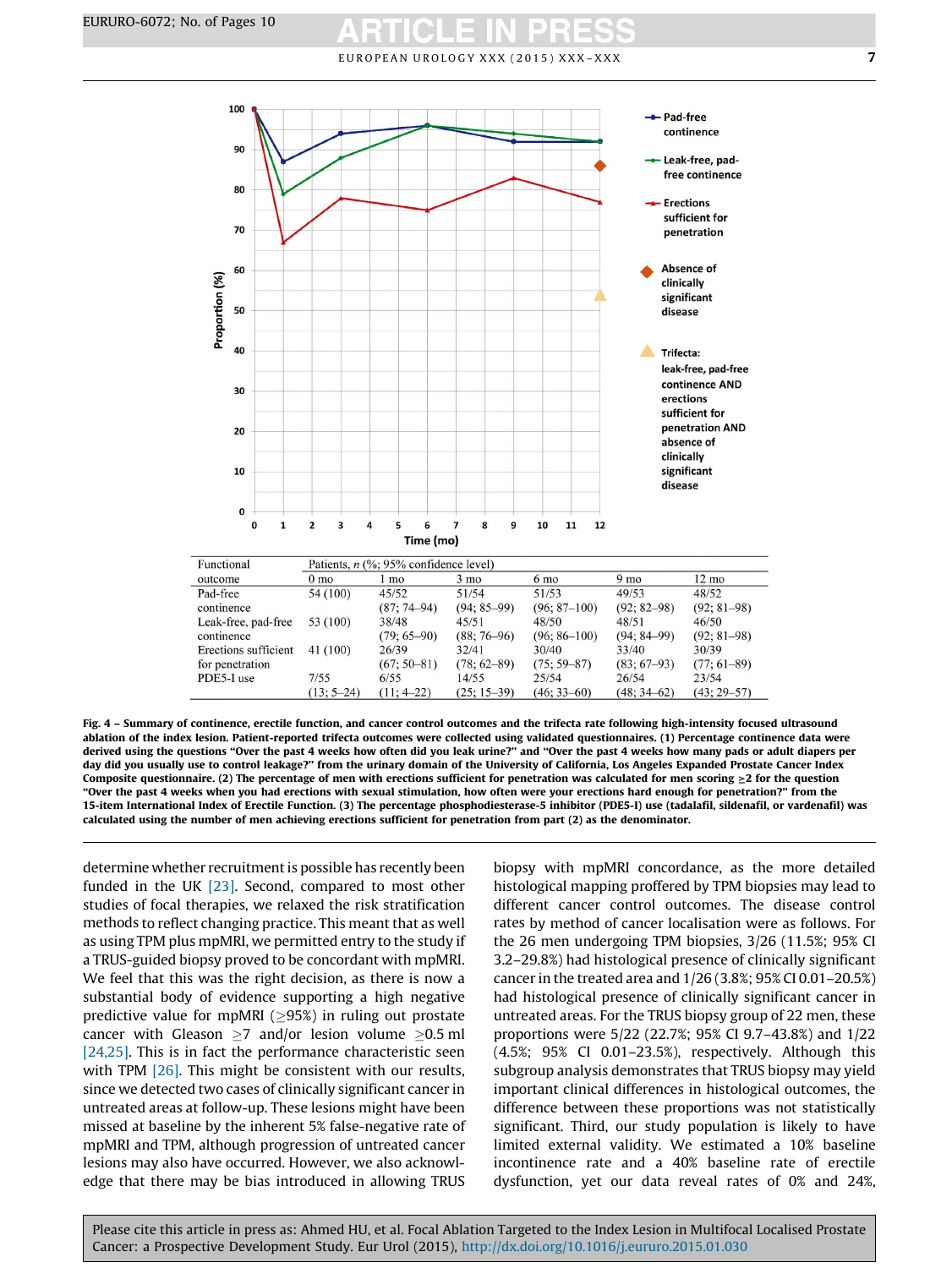respectively. We applied no selection criteria, but it is likely that patients who were continent and on the whole had better than average erectile function at diagnosis sought out focal therapy in this trial in the hope of gaining access to a treatment that might preserve their function. Fourth, while our initial rate of endoscopic intervention (5.4%) within the first year is low, with further follow-up and potentially further repeat treatments, this rate might increase. This is clearly an issue that needs to be considered if focal therapy is recommended as standard care in the future. Fifth, while we report the overall rate of the absence of clinically significant disease as the primary cancer control measure to reflect the study design and rationale, it must be remembered that 43% of men had persistent disease at the study end. These men may exhibit progression with time.

#### 4.1. Clinical implications

The outcome from other focal therapy studies in which treatment was applied to all known cancer lesions was recently reviewed [\[9\].](#page-8-0) Rates of 95–100% for pad-free, leakfree continence preservation, 54–100% for potency, and 83–100% for overall absence of clinically significant cancer were observed after treatment. Most of these studies applied strict selection criteria for disease risk, biopsy cancer burden, and function at baseline, and therefore have limited external validity. In our current study—ina group of men who were not selected by the investigators on the basis of good baseline function—the functional preservation outcomes were not as high as we have previously reported. Indeed, our trifecta rate is also lower than previously reported, and may not be as encouraging when compared to the rates reported after surgery. With greater numbers in our ongoing larger multicentre trials, we may be to identify men who are unlikely to have good functional outcomes after focal therapy and would be better treated using a radical approach. Our study is unique in that known cancer of low malignant potential was left untreated. We recently showed that if such a strategy were to be adopted, more than 90% of newly diagnosed men with localised prostate cancer might be eligible for focal therapy [\[27\]](#page-9-0).

Some have argued that because mpMRI and TPM biopsies are not accurate enough to detect all areas of prostate cancer, the concept of selective therapy lacks legitimacy [\[28\].](#page-9-0) However, in most other solid organs, cancer is diagnosed when a clinical manifestation of disease (a lump or an imaging signal) is verified histologically. Inevitably, therapy is directed at the clinical phenotype plus the addition of a margin. This was recently seen in the administration of radiotherapy to the breast after lumpectomy. Historically, whole-breast irradiation was favoured because of the known multifocality of breast cancer. The finding that intraoperative local irradiation of the surgical site was not inferior to wholebreast irradiation challenges the idea that recurrence is due to residual subclinical multifocal lesions away from the index lesion [\[29\]](#page-9-0). There is also concern that inclusion of intermediate- and high-risk cases for focal therapy may represent undertreatment for those men who harbour microscopic nodal metastases.

It is yet to be determined whether an RCT of focal therapy compared to radical therapy is deliverable [\[23\].](#page-8-0) Previous trials have attempted to compare different interventions in localised prostate cancer; however, many have failed because of a lack of physician and patient equipoise. There are additional concerns regarding appropriate endpoints and the follow-up time frame, especially as a minimum of 10-yr follow-up would be required to evaluate metastases and mortality. The UK National Institute of Health Research has recently funded a pilot RCT to determine whether recruitment might be feasible (ISRCTN99760303). This RCT will evaluate rates of transition to local salvage therapies within a 5-yr period between focal therapy and radical prostatectomy in men with intermediate-risk prostate cancer.

Our findings have implications for prostate cancer management. Some have suggested that low-risk disease should be relabelled as a benign entity because of the rarity of progression and metastases from these lesions [\[10–12\]](#page-8-0). If this hypothesis proves to be true, we could concentrate on targeting measurable disease based on mpMRI considering the high negative predictive values for clinically significant disease that it confers. However, the notion that Gleason 6 disease cannot metastasise has recently been brought into question following the findings of Haffner et al [\[30\]](#page-9-0), who reported on a case in which a small area of Gleason 6 disease within a tumour of very high-grade cancer was responsible for a distant metastasis. There has been considerable debate regarding the validity of these findings [\[31\].](#page-9-0)

Our study also represents an in vivo human model for better understanding of the determinants of progression of low-grade disease in a manner that is not predicated on removing the whole organ. This might allow us to determine if such lesions do progress and, if so, whether they can be identified at the time of diagnosis using detailed molecular typing approaches such as immunohistochemistry and -omics techniques.

#### 5. Conclusions

Prostate cancer is multifocal in the majority of men. Current treatment options deal with such multifocality by applying treatment to the entire gland, and this can lead to urinary incontinence and impotence in some men. It has been shown that treatment targeted to the index lesion is feasible, safe, and well tolerated, with high rates of genitourinary functional preservation. Comparative effectiveness studies are needed.

Author contributions: Hashim U. Ahmed had full access to all the data in the study and takes responsibility for the integrity of the data and the accuracy of the data analysis.

Study concept and design: Ahmed, Van der Meulen, Emberton.

Acquisition of data: Ahmed, Dickinson, Weir, McCartan, Hindley, Freeman, Kirkham, Sahu, Scott, Allen.

Analysis and interpretation of data: Ahmed, Dickinson, Charman, van der Meulen, Emberton.

Drafting of the manuscript: Ahmed, Dickinson, Charman, Weir, McCartan, Hindley, Freeman, Kirkham, Sahu, Scott, Allen, Van der Meulen, Emberton.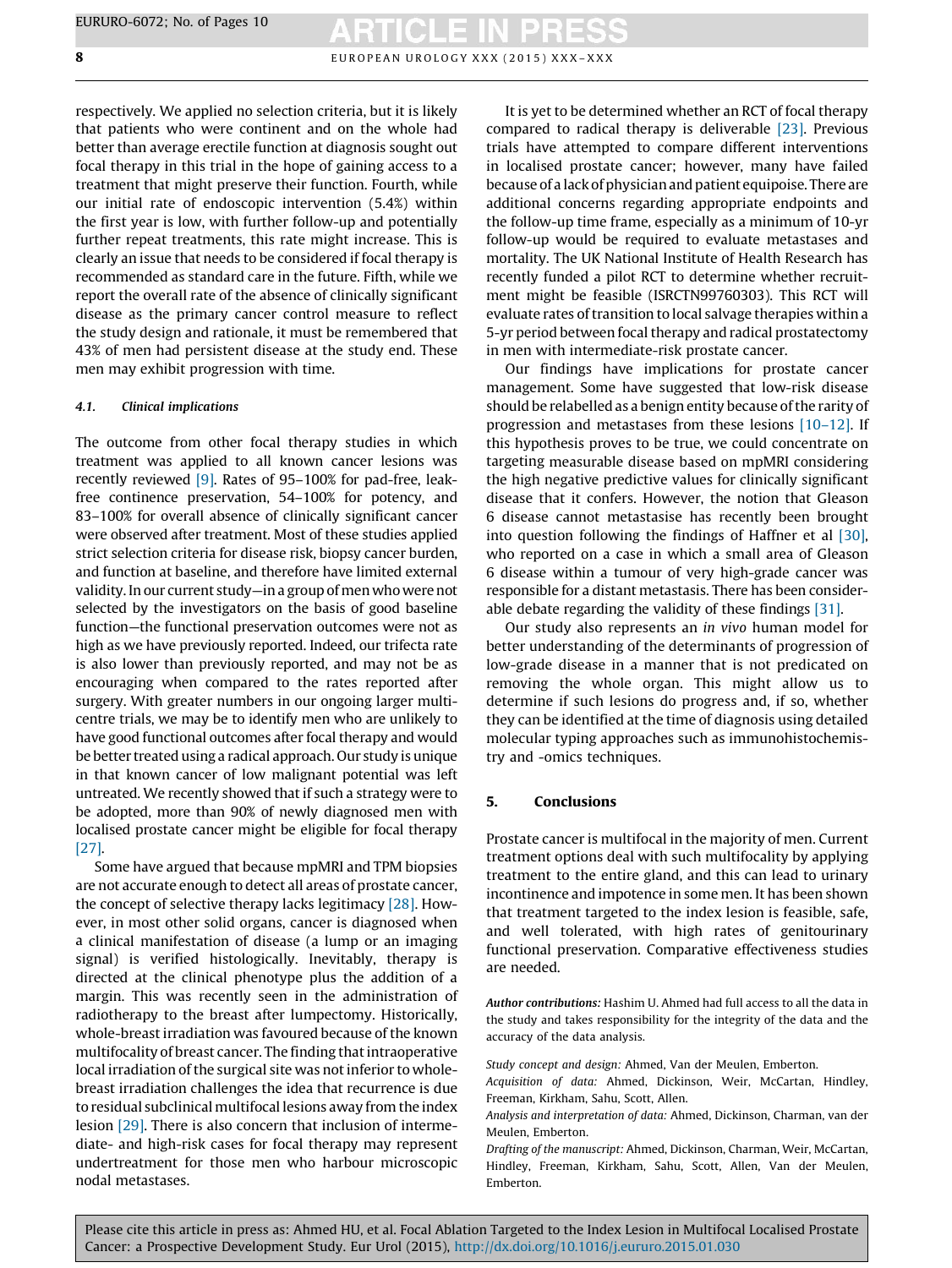E U RO PEAN UROLOGY XXX (2015) XXX-XXX ATTENTION CONTROLLER THE CONTROL OF STREET AND THE CONTROLLER THE CONTROLLER OF STREET AND THE CONTROLLER OF STREET AND THE CONTROLLER OF STREET AND THE CONTROLLER OF STREET AND THE C

<span id="page-8-0"></span>Critical revision of the manuscript for important intellectual content: Ahmed, Dickinson, Charman, Weir, McCartan, Hindley, Freeman, Kirkham, Sahu, Scott, Allen, Van der Meulen, Emberton.

Statistical analysis: Ahmed, Dickinson, Charman, Van der Meulen.

Obtaining funding: Ahmed, Emberton.

Administrative, technical, or material support: Weir, McCartan, Hindley,

Freeman, Kirkham, Sahu, Scott, Allen. Supervision: Emberton, Van der Meulen.

Other: None.

Financial disclosures: Hashim U. Ahmed certifies that all conflicts of interest, including specific financial interests and relationships and affiliations relevant to the subject matter or materials discussed in the manuscript (eg, employment/affiliation, grants or funding, consultancies, honoraria, stock ownership or options, expert testimony, royalties, or patents filed, received, or pending), are the following: Hashim U. Ahmed has received funding from SonaCare Medical, GSK, and Advanced Medical Diagnostics for clinical trials; consultancy fees from Steba Biotech, SonaCare Medical/Focused Surgery/Misonix Inc/UKHIFU, and Oncura/GE Healthcare; and travel grants from SonaCare Medical/ Focused Surgery/Misonix Inc/UKHIFU and Oncura/GE Healthcare. Mark Emberton has received funding from SonaCare Medical, GSK, and Advanced Medical Diagnostics for clinical trials; consultancy fees from Steba Biotech, SonaCare Medical/Focused Surgery/Misonix Inc/UKHIFU, and Oncura/GE Healthcare; and travel grants from SonaCare Medical/ Focused Surgery/Misonix Inc/UKHIFU and Oncura/GE Healthcare. Louise Dickinson has received funding from SonaCare Medical for clinical trials; and consultancy fees and travel grants from SonaCare Medical/Focused Surgery/Misonix Inc/UKHIFU and Oncura/GE Healthcare. The other authors have nothing to disclose.

Funding/Support and role of the sponsor: This study was supported by grants from the Medical Research Council (UK) and the Pelican Cancer Foundation, and was sponsored by the University College London Hospitals NHS Foundation Trust. Neither the funding sources nor the sponsor had any role in the study.

Acknowledgments: We wish to thank the men who agreed to participate in this trial and Jane Coe, Helena Stone, and Victor Abu, clinical urology nurse practitioners, for their invaluable help and support during the study.

#### Appendix A. Supplementary data

Supplementary data associated with this article can be found, in the online version, at [http://dx.doi.org/10.1016/j.](http://dx.doi.org/10.1016/j.eururo.2015.01.030) [eururo.2015.01.030](http://dx.doi.org/10.1016/j.eururo.2015.01.030).

#### References

- [1] Wilt TJ, Brawer MK, Jones KM, et al., Prostate Cancer [Intervention](http://refhub.elsevier.com/S0302-2838(15)00073-1/sbref0160) versus [Observation](http://refhub.elsevier.com/S0302-2838(15)00073-1/sbref0160) Trial (PIVOT) Study Group. Radical prostatectomy versus [observation](http://refhub.elsevier.com/S0302-2838(15)00073-1/sbref0160) for localized prostate cancer. N Engl J Med [2012;367:203–13.](http://refhub.elsevier.com/S0302-2838(15)00073-1/sbref0160)
- [2] Bill-Axelson A, Holmberg L, Garmo H, et al. Radical [prostatectomy](http://refhub.elsevier.com/S0302-2838(15)00073-1/sbref0165) or [watchful](http://refhub.elsevier.com/S0302-2838(15)00073-1/sbref0165) waiting in early prostate cancer. N Engl J Med 2014; [370:932–42](http://refhub.elsevier.com/S0302-2838(15)00073-1/sbref0165).
- [3] Resnick MJ, Koyama T, Fan KH, et al. [Long-term](http://refhub.elsevier.com/S0302-2838(15)00073-1/sbref0170) functional outcomes after treatment for localized prostate cancer. N Engl J Med 2013;368: [436–45.](http://refhub.elsevier.com/S0302-2838(15)00073-1/sbref0170)
- [4] Nam RK, Cheung P, Herschorn S, et al. Incidence of [complications](http://refhub.elsevier.com/S0302-2838(15)00073-1/sbref0175) other than urinary [incontinence](http://refhub.elsevier.com/S0302-2838(15)00073-1/sbref0175) or erectile dysfunction after radical [prostatectomy](http://refhub.elsevier.com/S0302-2838(15)00073-1/sbref0175) or radiotherapy for prostate cancer: a populationbased cohort study. Lancet Oncol [2014;15:223–31](http://refhub.elsevier.com/S0302-2838(15)00073-1/sbref0175).
- [5] Ahmed HU, Pendse D, Illing R, Allen C, van der Meulen JH, [Emberton](http://refhub.elsevier.com/S0302-2838(15)00073-1/sbref0180) M. Will focal therapy become a [standard](http://refhub.elsevier.com/S0302-2838(15)00073-1/sbref0180) of care for men with localized prostate cancer? Nat Clin Pract Oncol [2007;4:632–42.](http://refhub.elsevier.com/S0302-2838(15)00073-1/sbref0180)
- [6] Ahmed HU, Akin O, Coleman JA, et al. [Transatlantic](http://refhub.elsevier.com/S0302-2838(15)00073-1/sbref0185) Consensus Group on active [surveillance](http://refhub.elsevier.com/S0302-2838(15)00073-1/sbref0185) and focal therapy for prostate cancer. BJU Int [2012;109:1636–47](http://refhub.elsevier.com/S0302-2838(15)00073-1/sbref0185).
- [7] Ahmed HU, Freeman A, Kirkham A, et al. Focal therapy for [localized](http://refhub.elsevier.com/S0302-2838(15)00073-1/sbref0190) prostate cancer: a phase I/II trial. J Urol [2011;185:1246–54](http://refhub.elsevier.com/S0302-2838(15)00073-1/sbref0190).
- [8] Ahmed HU, Hindley RG, [Dickinson](http://refhub.elsevier.com/S0302-2838(15)00073-1/sbref0195) L, et al. Focal therapy for localised unifocal and multifocal prostate cancer: a [prospective](http://refhub.elsevier.com/S0302-2838(15)00073-1/sbref0195) development study. Lancet Oncol [2012;13:622–32.](http://refhub.elsevier.com/S0302-2838(15)00073-1/sbref0195)
- [9] Valerio M, Ahmed HU, [Emberton](http://refhub.elsevier.com/S0302-2838(15)00073-1/sbref0200) M, et al. The role of focal therapy in the [management](http://refhub.elsevier.com/S0302-2838(15)00073-1/sbref0200) of localised prostate cancer: a systematic review. Eur Urol [2014;66:732–51](http://refhub.elsevier.com/S0302-2838(15)00073-1/sbref0200).
- [10] Ahmed HU. The index lesion and the origin of [prostate](http://refhub.elsevier.com/S0302-2838(15)00073-1/sbref0205) cancer. N Engl J Med [2009;361:1704–6.](http://refhub.elsevier.com/S0302-2838(15)00073-1/sbref0205)
- [11] Carter HB, Partin AW, Walsh PC, et al. Gleason score 6 [adenocarci](http://refhub.elsevier.com/S0302-2838(15)00073-1/sbref0210)noma: should it be labeled as cancer? J Clin Oncol [2012;30:4294–6](http://refhub.elsevier.com/S0302-2838(15)00073-1/sbref0210).
- [12] Ahmed HU, Arya M, Freeman A, Emberton M. Do [low-grade](http://refhub.elsevier.com/S0302-2838(15)00073-1/sbref0215) and low-volume prostate cancers bear the hallmarks of [malignancy?](http://refhub.elsevier.com/S0302-2838(15)00073-1/sbref0215) Lancet Oncol [2012;13:e509–17.](http://refhub.elsevier.com/S0302-2838(15)00073-1/sbref0215)
- [13] [McCulloch](http://refhub.elsevier.com/S0302-2838(15)00073-1/sbref0220) P, Altman DG, Campbell WB, et al. No surgical innovation without evaluation: the IDEAL [recommendations.](http://refhub.elsevier.com/S0302-2838(15)00073-1/sbref0220) Lancet 2009; [374:1105–12](http://refhub.elsevier.com/S0302-2838(15)00073-1/sbref0220).
- [14] Ahmed HU, Hu Y, Carter T, et al. [Characterizing](http://refhub.elsevier.com/S0302-2838(15)00073-1/sbref0225) clinically significant prostate cancer using [template](http://refhub.elsevier.com/S0302-2838(15)00073-1/sbref0225) prostate mapping biopsy. J Urol [2011;186:458–64](http://refhub.elsevier.com/S0302-2838(15)00073-1/sbref0225).
- [15] Wei J, Dunn R, Litwin M, Sandler H, Sanda M. [Development](http://refhub.elsevier.com/S0302-2838(15)00073-1/sbref0230) and validation of the Expanded Prostate Cancer Index [Composite](http://refhub.elsevier.com/S0302-2838(15)00073-1/sbref0230) (EPIC) for [comprehensive](http://refhub.elsevier.com/S0302-2838(15)00073-1/sbref0230) assessment of health-related quality of life in men with prostate cancer. Urology [2000;56:899–905](http://refhub.elsevier.com/S0302-2838(15)00073-1/sbref0230).
- [16] Esper P, Mo F, Chodak G, et al. Measuring quality of life in men with prostate cancer using the Functional Assessment of Cancer Therapy-Prostate (FACT-P) instrument. Urology 997;50:920–8.
- [17] Rosen RC, Riley A, Wagner G, et al. The [International](http://refhub.elsevier.com/S0302-2838(15)00073-1/sbref0240) Index of Erectile Function (IIEF) a [multidimensional](http://refhub.elsevier.com/S0302-2838(15)00073-1/sbref0240) scale for assessment of erectile dysfunction. Urology [1997;49:822–30](http://refhub.elsevier.com/S0302-2838(15)00073-1/sbref0240).
- [18] Korfage I. Does ['normal'](http://refhub.elsevier.com/S0302-2838(15)00073-1/sbref0245) aging imply urinary, bowel, and erectile [dysfunction?](http://refhub.elsevier.com/S0302-2838(15)00073-1/sbref0245) A general population survey. Urology 2008;72:3–9.
- [19] Kubin M. [Epidemiology](http://refhub.elsevier.com/S0302-2838(15)00073-1/sbref0250) of erectile dysfunction. Int J Impot Res [2003;15:63–71.](http://refhub.elsevier.com/S0302-2838(15)00073-1/sbref0250)
- [20] Sanda MG, Dunn RL, Michalski J, et al. Quality of life and [satisfaction](http://refhub.elsevier.com/S0302-2838(15)00073-1/sbref0255) with outcome among [prostate-cancer](http://refhub.elsevier.com/S0302-2838(15)00073-1/sbref0255) survivors. N Engl J Med 2008; [358:1250–61](http://refhub.elsevier.com/S0302-2838(15)00073-1/sbref0255).
- [21] Machin D, [Campbell](http://refhub.elsevier.com/S0302-2838(15)00073-1/sbref0260) M, Fayers P, Pinol A. Sample size tables for clinical studies. ed 2. Oxford: [Blackwell](http://refhub.elsevier.com/S0302-2838(15)00073-1/sbref0260) Science; 1997: 21–2.
- [22] Mohler J, [Bahnson](http://refhub.elsevier.com/S0302-2838(15)00073-1/sbref0265) RR, Boston B, et al. NCCN clinical practice guidelines in [oncology:](http://refhub.elsevier.com/S0302-2838(15)00073-1/sbref0265) prostate cancer. J Natl Compr Canc Netw 2010; [8:162–200.](http://refhub.elsevier.com/S0302-2838(15)00073-1/sbref0265)
- [23] Ahmed HU, Berge V, Bottomley D, et al. Can we deliver [randomized](http://refhub.elsevier.com/S0302-2838(15)00073-1/sbref0270) trials of focal therapy in prostate cancer? Nat Rev Clin Oncol 2014;11: [482–91](http://refhub.elsevier.com/S0302-2838(15)00073-1/sbref0270).
- [24] Haffner J, Lemaitre L, Puech P, et al. Role of magnetic [resonance](http://refhub.elsevier.com/S0302-2838(15)00073-1/sbref0275) imaging before initial biopsy: [comparison](http://refhub.elsevier.com/S0302-2838(15)00073-1/sbref0275) of magnetic resonance [imaging-targeted](http://refhub.elsevier.com/S0302-2838(15)00073-1/sbref0275) and systematic biopsy for significant prostate cancer detection. BJU Int [2011;108:E171–8](http://refhub.elsevier.com/S0302-2838(15)00073-1/sbref0275).
- [25] [Arumainayagam](http://refhub.elsevier.com/S0302-2838(15)00073-1/sbref0280) N, Ahmed HU, Moore CM, et al. Multiparametric MR imaging for detection of clinically [significant](http://refhub.elsevier.com/S0302-2838(15)00073-1/sbref0280) prostate cancer: a validation cohort study with [transperineal](http://refhub.elsevier.com/S0302-2838(15)00073-1/sbref0280) template prostate mapping as the reference standard. Radiology [2013;268:761–9](http://refhub.elsevier.com/S0302-2838(15)00073-1/sbref0280).
- [26] Crawford ED, Rove KO, Barqawi AB, et al. [Clinical-pathologic](http://refhub.elsevier.com/S0302-2838(15)00073-1/sbref0285) correlation between [transperineal](http://refhub.elsevier.com/S0302-2838(15)00073-1/sbref0285) mapping biopsies of the prostate and [three-dimensional](http://refhub.elsevier.com/S0302-2838(15)00073-1/sbref0285) reconstruction of prostatectomy specimens. Prostate [2013;73:778–87.](http://refhub.elsevier.com/S0302-2838(15)00073-1/sbref0285)